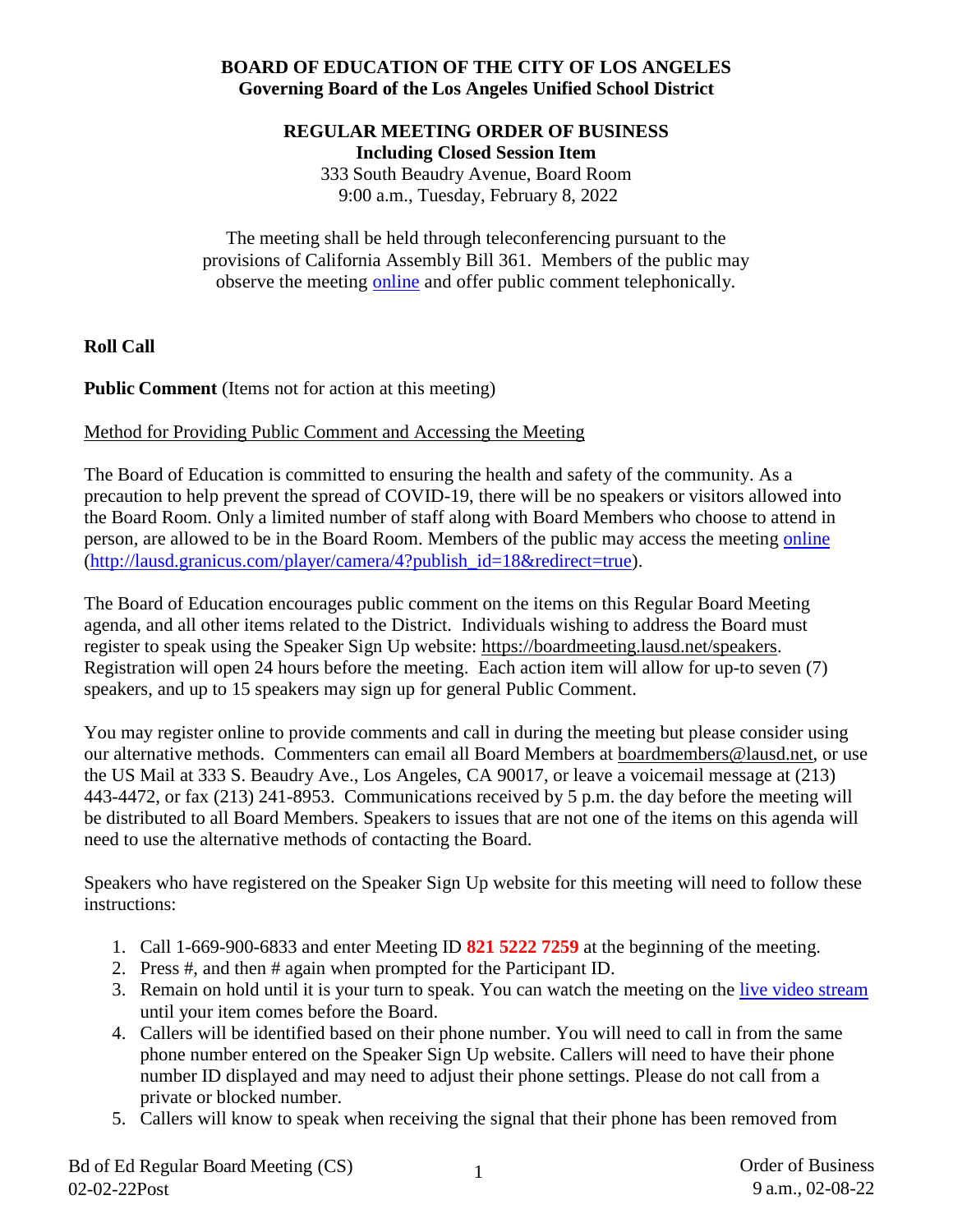hold and/or unmuted. Callers will then press  $*6$  (Star 6) and be brought into the meeting.

If you are not on hold when public speakers are being heard, we may attempt to contact you using the Zoom platform. You will receive a phone call from 213-338-8477, with an automated message to "press one (1) to join the meeting."

Speakers will have three (3) minutes to provide comments. Please contact the Board Secretariat at 213- 241-7002 if you have any questions.

# **CLOSED SESSION ITEMS (Purpose and Authority)**

1. Conference with Legal Counsel

Pending Litigation [Government Code Section 54956.9(d)(1)]

Cheryl Dorsey v. Los Angeles Unified School District Los Angeles Superior Court Case No. BC642829

LAUSD v. Atlas Iron & Metal Co., Inc., et al. United States District Court Case No. 2:20-cv-05330

2. Conference with Labor Negotiators (Government Code Section 54957.6) Negotiator: Dr. Murphy and Mr. DiGrazia Employee Organizations:

> Associated Administrators of Los Angeles California School Employees Association Los Angeles County Building and Construction Trades Council Los Angeles School Police Association Los Angeles School Police Sergeants and Lieutenants Association Service Employees International Union, SEIU Local 99 **Teamsters** United Teachers Los Angeles District Represented Employees and Contract Management Personnel

3. Conference with Labor Negotiators (Government Code Section 54957.6) Negotiator: Ms. Navera Reed

> Superintendent of Schools Deputy Superintendent, Business Services and Operations

4. Personnel (Government Code Section 54957)

Employee Discipline/Dismissal/Release

Employee Evaluation Superintendent of Schools